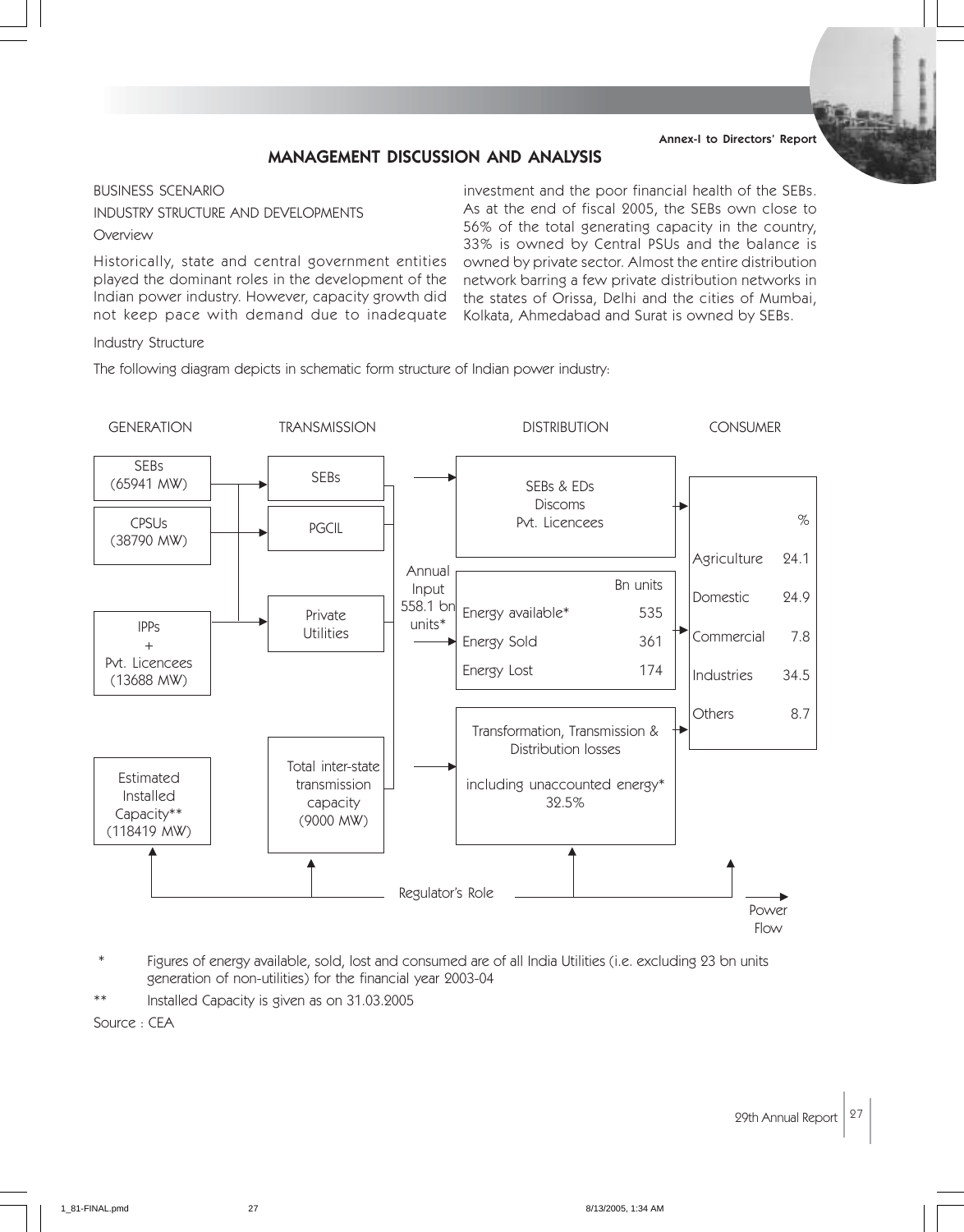

#### Legislative Framework

The legislative/legal framework of Indian Power sector have also undergone a major shift after the enactment of The Electricity Act, 2003 which supersedes the 1910, 1948 and 1998 Central Acts. The Act is a major milestone in the history of power sector in India and it is expected to give push to reforms, spearhead sector growth, encourage competition, decrease controls, reduce tariffs and improve customer satisfaction in the medium to long term.

The Act has liberalized and delicensed the Generation and requirement of techno-economic clearance has been done away with (except for hydro projects). Captive plants have been freed from controls. Open access has been allowed in transmission lines, both to distribution licensees as well as to generating companies. Distribution licensees will be free to take up generation and generation companies will be free to take up distribution. Trading has been permitted as a distinct activity. The Act also provides for multiple distribution licensees in a single geographical area. The role of the Government has been limited to the formulation of policies. The Regulatory Commissions would deal with most of the issues directly which would include activities like finalizing tariffs, granting licenses, induce competition in the market, resolve disputes, etc.

## Recent Developments

The Government has announced the National Electricity Policy which aims at accelerated development of Power Sector providing supply of electricity to all areas. The Government has also issued guidelines for Competitive Bidding for determination of tariff for procurement of power by distribution licensees as provided under the Electricity Act 2003. The Government is also in the process of finalizing the National Tariff Policy for the sector.

#### Industry Outlook

As per the estimates for Index of Industrial Production (IIP) released by Central Statistical Organization, the electricity sector has grown at 5.2% during 2004-05 over the previous year 2003-04 as against the growth in General Index of 8.2%.

A break-up of the Installed Generation capacity as at 31<sup>st</sup> March 2005 is given below:

| Type<br>Sector | Central | $\%$  | <b>State</b> | %    | Private | %     | Total  |
|----------------|---------|-------|--------------|------|---------|-------|--------|
| l Thermal      | 29967   | 37.0  | 41867        | 51.8 | 9069    | 11.2  | 80903  |
| Hydro          | 6053    | 19.6  | 24006        | 77.6 | 876     | 2.8   | 30935  |
| Nuclear        | 2770    | 100.0 | 0            | 0    |         | 0     | 2770   |
| Wind           | 0       | 0     | 68           | 2.3  | 2912    | 97.7  | 2980   |
| R.E.S.         | 0       | 0     | 0            | 0    | 831     | 100.0 | 831    |
| Total          | 38790   | 32.8  | 65941        | 55.7 | 13688   | 11.5  | 118419 |

• R.E.S.: Renewable Energy Sources includes Biomass, Biomass Gasifier and U&I

#### • Source: CEA

During the year, capacities amounting to 3,949 MW were added of which 2,934 MW came in Thermal Sector, 1,015 MW in Hydro. With this 10,773 MW of capacity has been added in the first three years of the X Plan period (2002-2007) out of the total target of 41,110 MW for the whole plan.

Generation of electricity during the year in the country was 587 BUs which as compared to 558 BUs in the previous year registered an increase of 5%. Capacity utilization as measured by Plant Load Factor (PLF) of generating stations for coal-fired plants has increased to 74.8% in 2005 from 72.7% in 2004.

Per capita consumption of power in India is 592 Kwh per annum much lower than the world average of over 2,000 kWh. Even at the current levels of consumption, there is a wide gap between demand and supply of power and in fiscal 2005, there was a peak demand deficit of 11.7% and an energy deficit of 7.3%. The following table presents data showing the gap between the total requirements of electricity versus the total amount of electricity made available in the last five years:

(In million units)

(In MW)

| Fiscal<br>Year | Requirement | Availability |          | Surplus/<br>Deficit $(+/-)$ |
|----------------|-------------|--------------|----------|-----------------------------|
|                |             |              | Units    | %                           |
| 2001           | 507216      | 467400       | $-29816$ | $-7.8$                      |
| 2002           | 522537      | 483350       | $-39817$ | $-7.5$                      |
| 2003           | 545983      | 497890       | $-48093$ | $-8.8$                      |
| 2004           | 559264      | 519398       | -39866   | $-7.1$                      |
| 2005           | 591373      | 548115       | -43258   | $-7.3$                      |

28 29th Annual Report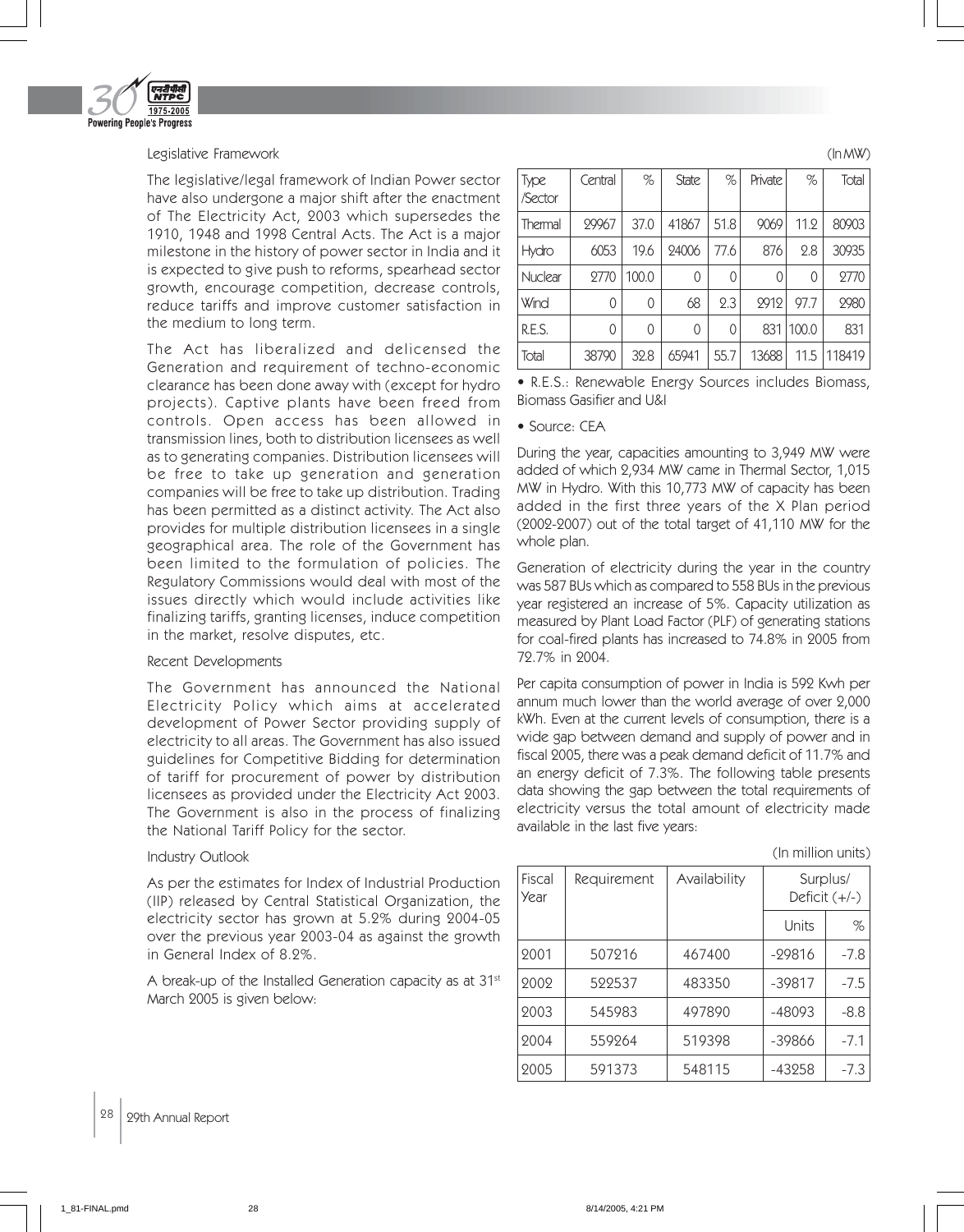## OPPORTUNITIES

Considering the existing demand-supply gap and the expected increase in per capita consumption in view of the overall growth targets for the economy, the 16th electric Power Survey has projected a peak load demand of 157,107 MW and an energy demand of 975.2 billion units by the end of March, 2012. To meet this projected growth in peak demand, India would require 212,000 MW of generating capacity by 2012.

Also, Electricity Act 2003 has opened up several opportunities for existing power sector players like NTPC. These opportunities are in the area of direct supply to large customers, retail supply, distribution, trading, etc. The enabling framework put in place by the Act and the built in reform thrust would lead to better cash flows for the States. This, in turn, would result in better realisations and better paying capacity of NTPC's customers.

All these factors provide enough opportunities for NTPC to pursue aggressive plans in its core area of generation.

#### RISKS AND CONCERNS

Fuel Supply constraints

#### Coal

Coal mines are not being developed or expanded at required pace in comparison to the pace at which capacities are being added. This may lead to situations where some of the power stations may have difficulty in operating at full capacity due to scarcity of coal. However, the shortages in coal supplies are considered temporary and are not expected to affect current levels of capacity utilisation. Also, coal companies are expected to put up capacities as per requirement. Further, developing coal mining blocks and import of coal to augment supplies are options, which have been initiated by NTPC to mitigate the risk. An order has been placed with MMTC for importing 2.1 MT of coal, against which, coal supplies have already commenced.

#### Gas

Availability of gas and its pricing is a key concern. However, the recent gas finds in India and the prospective supplies of gas in liquefied form from off-shore fields provide opportunities to tie-up gas for existing and upcoming gas power projects. The company is adopting various strategies such as procuring gas through international competitive bidding process, exploring the possibilities of participating in the Gas / LNG value chain abroad. In this regard the company has also submitted offer to the Government of India for allocation of blocks



#### Risk of Returns

The tariff structure for the sector is regulated and is based on cost-plus-return regime. The returns and norms for operational performance are set by the regulator at Central and State levels. Existing regulations which are applicable for the period 2004-2009 provide for a return on equity @14%. Whether the same levels of return would be maintained for the future tariff periods is not known. However, incentives are provided for in the tariff structure for rewarding efficiently operating utilities which enable utilities to earn higher returns.

#### Risk of Realizations

State Electricity Boards or their unbundled entities continue to be the major customers for power. These entities are not in a very good financial condition. Central Government through various initiatives has been trying bring about improvement in the health of these entities. The One-Time Settlement scheme provided for settlement of old dues by waiving off late payment surcharge and taking over of the liabilities of these entities by State Government. The scheme has helped many of the electricity boards to improve their commercial performance and has resulted in their making prompt payments of their current dues.

Whether the State Electricity Boards or unbundled entities can sustain the prompt payment of their current dues is not known. However, the reforms and initiatives introduced by the Central and State Governments are expected to improve the commercial performance of these entities and thus improve their financial health and enable them to honour their commitments under the Power Purchase Agreements.

#### Forward integration

The trading arm of NTPC, i.e., NVVN has been in business now for last two years. This entity is facing stiff competition since many other players have also been given trading licence by the regulator. The distribution subsidiary of NTPC is also exploring business opportunities. Getting in to the end consumer facing part of the electricity value chain would be an important addition to the NTPC business portfolio.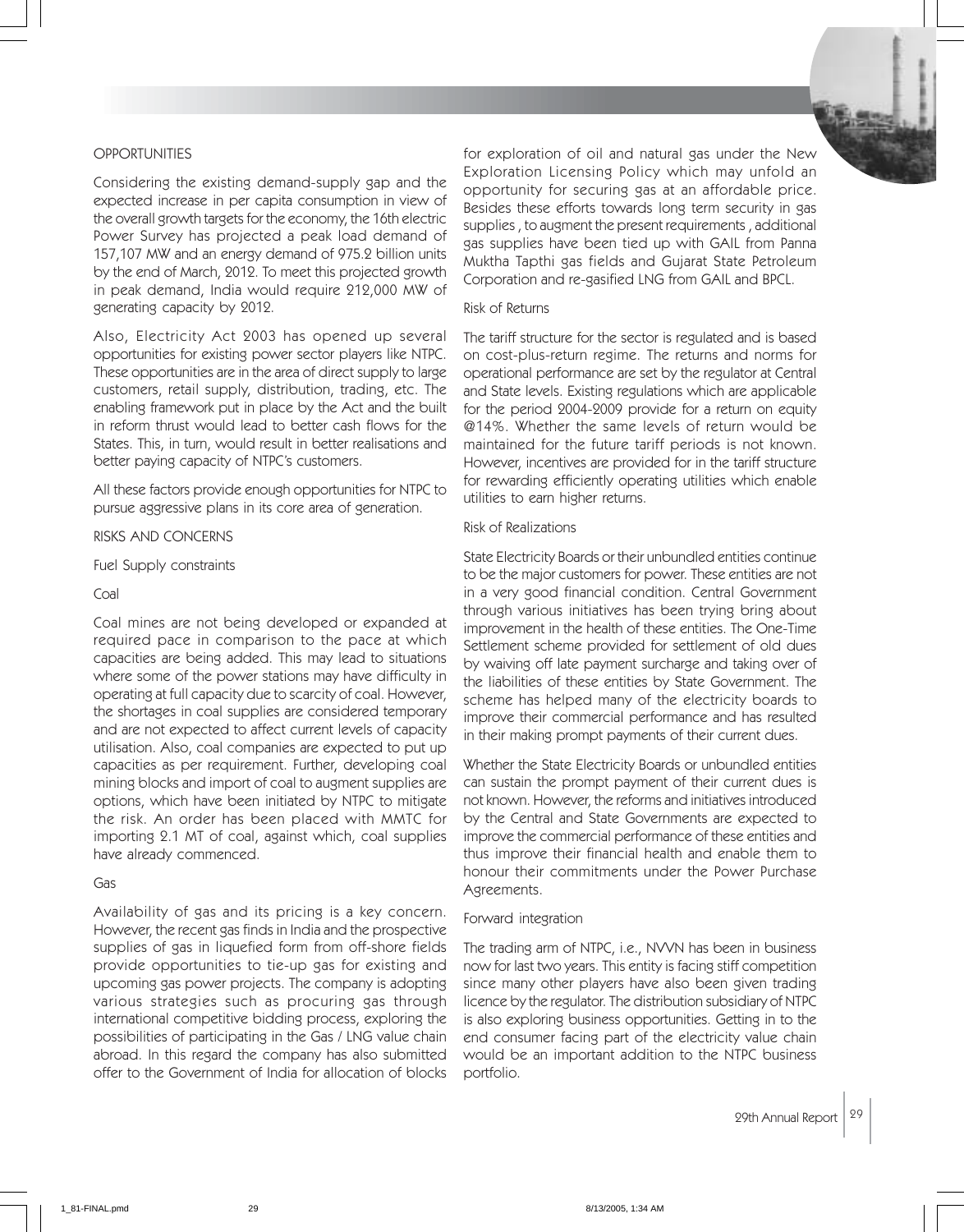

## Competition

The Electricity Act 2003, is likely to result in increased competition in the generation sector due to the waiver of the licensing criteria for thermal generation, provision of open access and possibility of tying up captive and bulk customers by other players. The company enjoys advantage of economies of scale and large capacities with lower tariffs and, therefore, would take the lead and tie up customers by offering power at competitive cost.

## INTERNAL CONTROL

The Company has a sound system of Internal Controls for financial reporting of various transactions, efficiency of operations and compliance with relevant laws and regulations. Suitable delegation of power and guidelines for accounting has been issued for uniform compliance. In order to ensure that all checks and balances are in place and all internal control systems are in order, regular and exhaustive internal audits are conducted by experienced firms of Chartered Accountants in close co-ordination with Company's own Internal Audit Department. Besides, the Company has two Committees of the Board viz. Audit Committee and Committee on Management Controls which periodically review the important findings of different Audits keeping a close watch on compliance with Internal Control System.

## FINANCIAL PERFORMANCE

## **OVERVIEW**

The financial statements have been prepared in compliance with the requirement of the Companies Act, 1956 and Generally Accepted Accounting Principles (GAAP) in India. There is no material departure from the prescribed accounting standards in preparation of the annual accounts. The accounting policies adopted by the company and the estimates and judgments relating to the financial statements have been made on a prudent and reasonable basis in order that the financial statements reflect the true and fair view of the company's state of affairs and profits for the year.

## A. FINANCIAL POSITION

## 1. SHARE CAPITAL

During the year, the company made an Initial Public Offer (IPO) of 865.830 million equity shares. The IPO comprised fresh issue of 432.915 million equity shares and "Offer for Sale" by Government of India of 432.915 million equity shares. As a result of fresh issue of Rs.4,330 million, the issued, subscribed and paid-up equity share capital of the Company has increased from Rs.78,125

# 30 | 29th Annual Report

million to Rs.82,455 million comprising 8,245,464,400 equity shares of Rs.10 each fully paid up.

#### 2. RESERVES & SURPLUS

Reserves & Surplus as on 31<sup>st</sup> March 2005 stood at Rs. 335,308 million as against Rs.277,376 million in the previous year. The major items which make up the Reserves & Surplus are detailed below:

## (a) Share Premium Account

The fresh issue of equity shares made during the year at a price of Rs.62/- per share included a premium of Rs.52/- per share aggregating to a sum of Rs. 22,511 million as share premium. An amount of Rs. 177 million has been adjusted for the Company's Share of issue expenses thus leaving a balance of Rs. 22,334 million in the Share Premium Account.

(b) Bonds Redemption Reserve

In line with the requirements of SEBI Guidelines for maintaining a Bond Redemption Reserve a sum of Rs.2,351 million has been credited during the year and Rs.17 million has been written back towards redeemed Bonds. Thus a balance of Rs.6,405 million was available as Bond Redemption Reserve at the end of the year.

(c) General Reserve

As per the requirements of the Indian Companies Act 1956 and taking into consideration the dividend pay-outs made and proposed a sum of Rs.33,000 million has been transferred from profit & loss account during the year. With this the cumulative amount transferred to General Reserve as on 31st March, 2005 was Rs. 304,476 million.

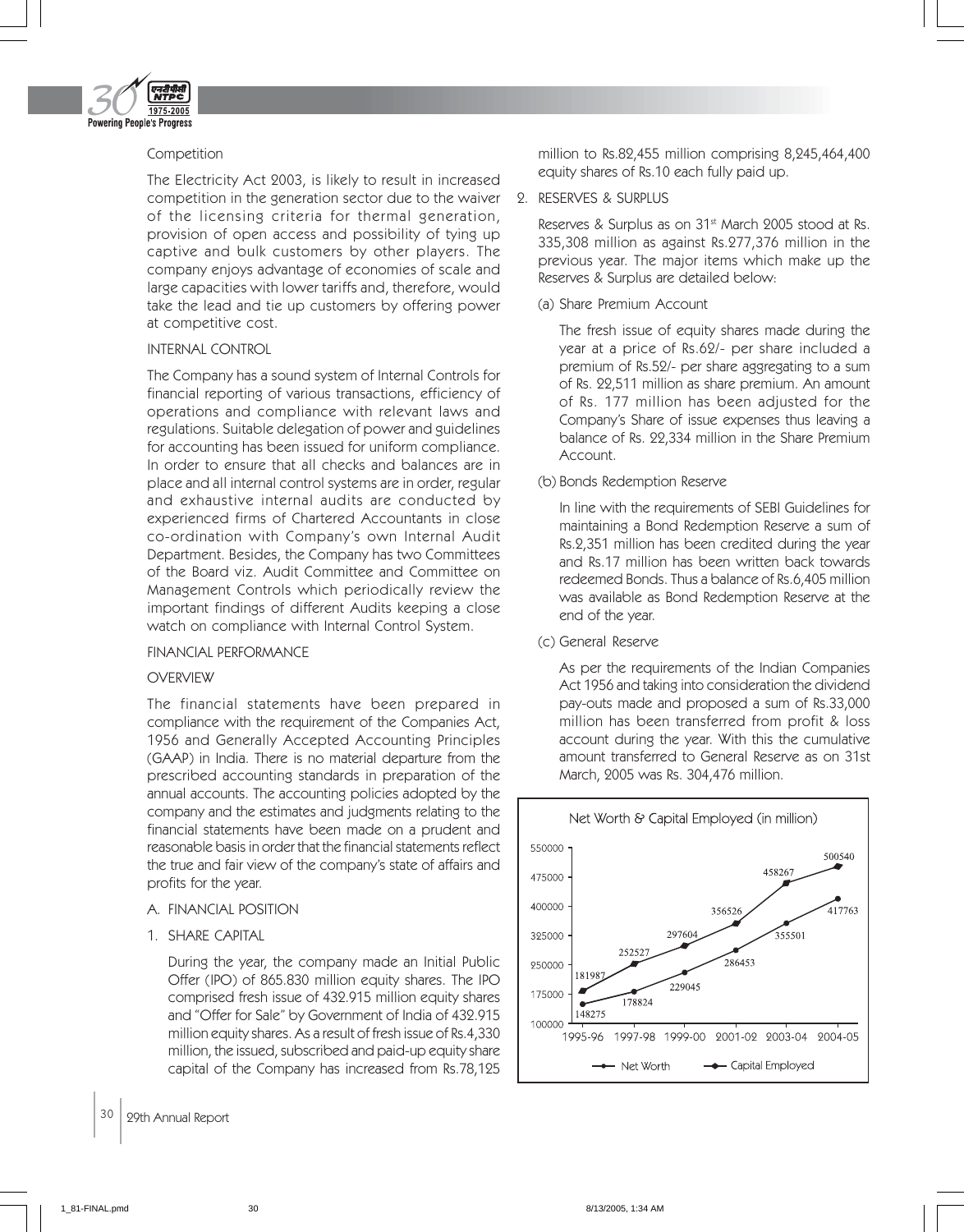#### 3. DEFERRED REVENUE ON ACCOUNT OF ADVANCE AGAINST DEPRECIATION

Central Electricity Regulatory Commission (CERC) regulations for tariff provide for an 'Advance Against Depreciation,' (AAD) to facilitate loan repayments. Considering a ten year loan repayment the difference between the yearly repayment amounts and the depreciation provided in tariff is allowed to be received as AAD as part of the sales proceeds. The company's accounting policy requires that the AAD be reduced from sales and considered as deferred revenue to be included in sales in subsequent years when the loan is fully repaid. During the year AAD revenue deferred is Rs. 1,791 million and Rs.8 million of AAD revenue earlier deferred has been recognized as sales. The balance in the account as on 31st March 2005 is Rs.3,374 million.

#### 4. SECURED LOANS

The closing balance of secured loans stood at Rs. 44,407 million as on 31st March, 2005 in comparison to Rs. 45,844 million as on 31st March 2004. (Rs. million)

|                                                               | As on 31 <sup>st</sup> March |       |
|---------------------------------------------------------------|------------------------------|-------|
| Particulars                                                   | 2005                         | 2004  |
| <b>Bonds</b>                                                  | 32077                        | 32110 |
| Loans and Advances from Bank<br>(Foreign Currency Term Loans) | 12319                        | 13730 |
| Other Loans and Advances<br>(Assets taken on lease)           | 11                           |       |
| Total                                                         |                              | 45844 |

Bonds amounting to Rs. 33 million have been redeemed by the Company during the year. Foreign Currency Term Loans shown under "Loans and advances from banks" has reduced to Rs. 12,319 million as on 31st March, 2005 from Rs. 13,730 million as on 31st March, 2004 on account of repayment and adjustments due to exchange rate variations.

#### 5. UNSECURED LOANS

The closing balance of unsecured loans stood at Rs. 126,471 million as on 31st March, 2005 in comparison to Rs. 108,684 million as on 31st March 2004.

|                          | As on 31 <sup>st</sup> March |        |  |
|--------------------------|------------------------------|--------|--|
| Particulars              | 2005                         | 2004   |  |
| <b>Fixed Deposits</b>    | 4159                         | 5113   |  |
| <b>Bonds</b>             | 5000                         |        |  |
| Euro bonds               | 8814                         | 8862   |  |
| Other Loans and Advances | 108498                       | 94709  |  |
| Total                    | 126471                       | 108684 |  |

(Rs. million)

During the year the Company received deposits amounting to Rs. 201 million (including renewals) from 367 depositors. An amount of Rs. 7 million has not been claimed upon maturity by 149 depositors as on 31st March, 2005, which has been included in "Other liabilities".

During the year company raised Rs. 23,900 million of unsecured rupee term loans and Bonds amounting to Rs.5,000 million were issued on private placement basis. These bonds were to be secured by registered and/or equitable mortgage and have since been secured by registered equitable mortgage by deposit of title deeds of the land pertaining to Ramagundam Super Thermal Power Station. Rupee term loans amounting to Rs. 6,236 million and Foreign Currency Loans amounting to Rs. 4,577 million were repaid during the year.



## 6. RATINGS

Borrowings and Fixed Deposit Scheme of the Company have been rated by different rating agencies, the details are as under:

| Instruments<br>Rated | Rating<br>Agency              | Ratings<br>Assigned                                           |
|----------------------|-------------------------------|---------------------------------------------------------------|
| Domestic Bonds       | <b>CRISIL</b><br><b>ICRA</b>  | 'AAA'<br>'LAAA'                                               |
| Furo Bonds           | Standard &<br>Poor's<br>Fitch | <b>'BB</b> Outlook<br>Positive'<br>'BB<br>$+$ Outlook Stable' |
| Fixed Deposits       | <b>CRISIL</b>                 | FAAA'                                                         |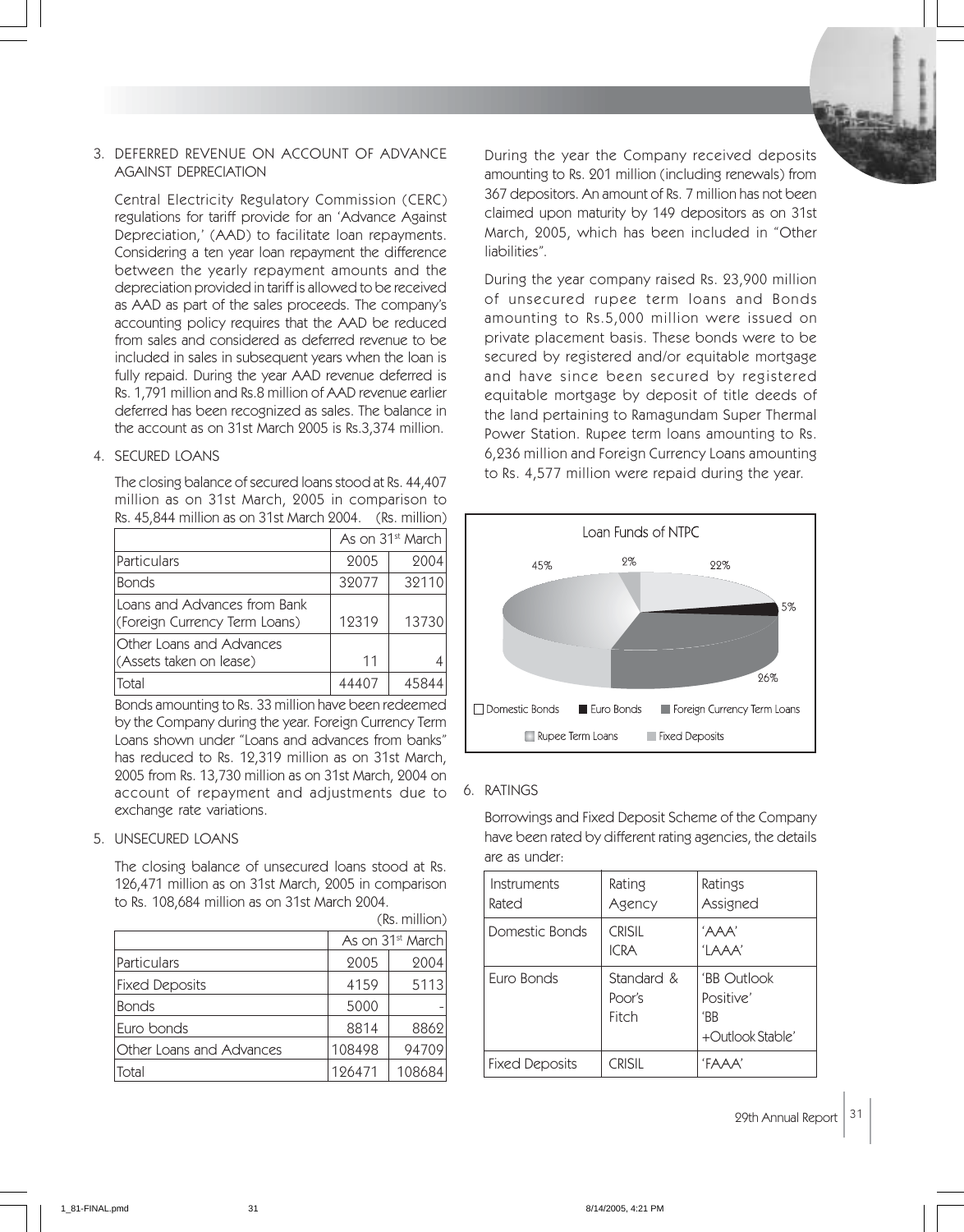

## 7. FIXED ASSETS

|                                                    |                  | (Rs. million) |
|----------------------------------------------------|------------------|---------------|
|                                                    | As on 31st March |               |
| Particulars                                        | 2005             | 2004          |
| <b>Total Gross Assets</b>                          | 431062           | 400281        |
| Less: Accumulated Depreciation                     | 207914           | 187736        |
| Net Block                                          | 223148           | 212545        |
| Capital Work In Progress                           | 67063            | 56413         |
| <b>Construction Stores</b>                         | 10562            | 6382          |
| Advances for Capital Expenditure                   | 21660            | 12158         |
| Total                                              | 322433           | 287498        |
| Accumulated Depreciation as<br>%age of Gross Block | 48.23            | 46.90         |

During the year the Company has made a net addition of Rs. 30,781 million to its gross block. Major additions are in Plant & machinery Rs. 27,094 million, Building Rs. 1,261 million and Land Rs. 1,104 million. During the year an amount of Rs. 28,245 million has been transferred to the Gross Block from Capital works in progress mainly on account of capitalization of one 500 MW unit of Talcher Super Thermal Power Station, and one 500 MW unit of Ramagundam subsequent to their commercial operation.



The capital work-in-progress as on 31st March, 2005 has increased to Rs. 67,063 million from Rs. 56,413 million as on 31st March, 2004. The increase in capital work-in-progress is mainly due to capital expenditure being made in the on-going projects.

Construction Stores which are procured and issued to the contractors to ensure timely completion of the ongoing construction activities at the projects stood at Rs. 10,562 million as on 31st March, 2005. Advances

32 | 29th Annual Report

made to different contractors/ suppliers and subcontractors for construction activities have increased to Rs. 21,660 million as on 31st March 2005 from Rs. 12,158 million as on 31st March, 2004.

The capital commitment as on 31st March 2005 works out to Rs. 148,140 million against the previous year's figure of Rs 87,465 million.

## 8. INVESTMENTS

|                                                        |                              | (Rs. million) |
|--------------------------------------------------------|------------------------------|---------------|
|                                                        | As on 31 <sup>st</sup> March |               |
| Particulars                                            | 2005                         | 2004          |
| Current investments (Non-Trade)                        | 27402                        |               |
| Long term investments (Quoted)                         | 7158*                        | 192           |
| Long term investments (Unquoted):                      |                              |               |
| 8.5% Tax free State Government<br>Special Bonds of the |                              |               |
| State Governments                                      | 164107                       | 164107        |
| Other Bonds                                            | 7860                         | 7941          |
| Equity shares of Joint venture companies               | 1198                         | 918           |
| Equity shares of Subsidiary companies                  | 252                          | 222           |
| Total                                                  | 207977                       | 173380        |

\* includes Rs. 120 million in equity shares of PTC India Ltd.

Total investment as on 31st March, 2005 is Rs. 207,977 million as against Rs. 173,380 million as on 31st March, 2004 comprising mainly of 8.5% tax-free State Government Special Bonds, amounting to Rs.164,107 million, received from different State Governments under One-Time-Settlement Scheme. The other main component in the investment includes investments in securities as per the investment policy of the company. Pursuant to the Government's decision to discontinue the Public Deposit Account w.e.f.  $1<sup>st</sup>$  Jan 2005, part of the amount lying in the account and short term surplus funds available thereafter are being invested in securities as per the investment policy of the company, resulting in increase in current investments.

Further, the company during the year has made an investment of Rs.400 million in one of its Joint Venture company namely Bhilai Electric Supply Company Private Limited and Rs.30 million in its subsidiary company namely NTPC Hydro Ltd.

## 9. INVENTORIES

Inventories as on 31st March 2005, after making provisions for shortages and obsolete/unserviceable items, stood at Rs. 17,777 million as compared to previous year's figure of Rs. 17,380 million. One of the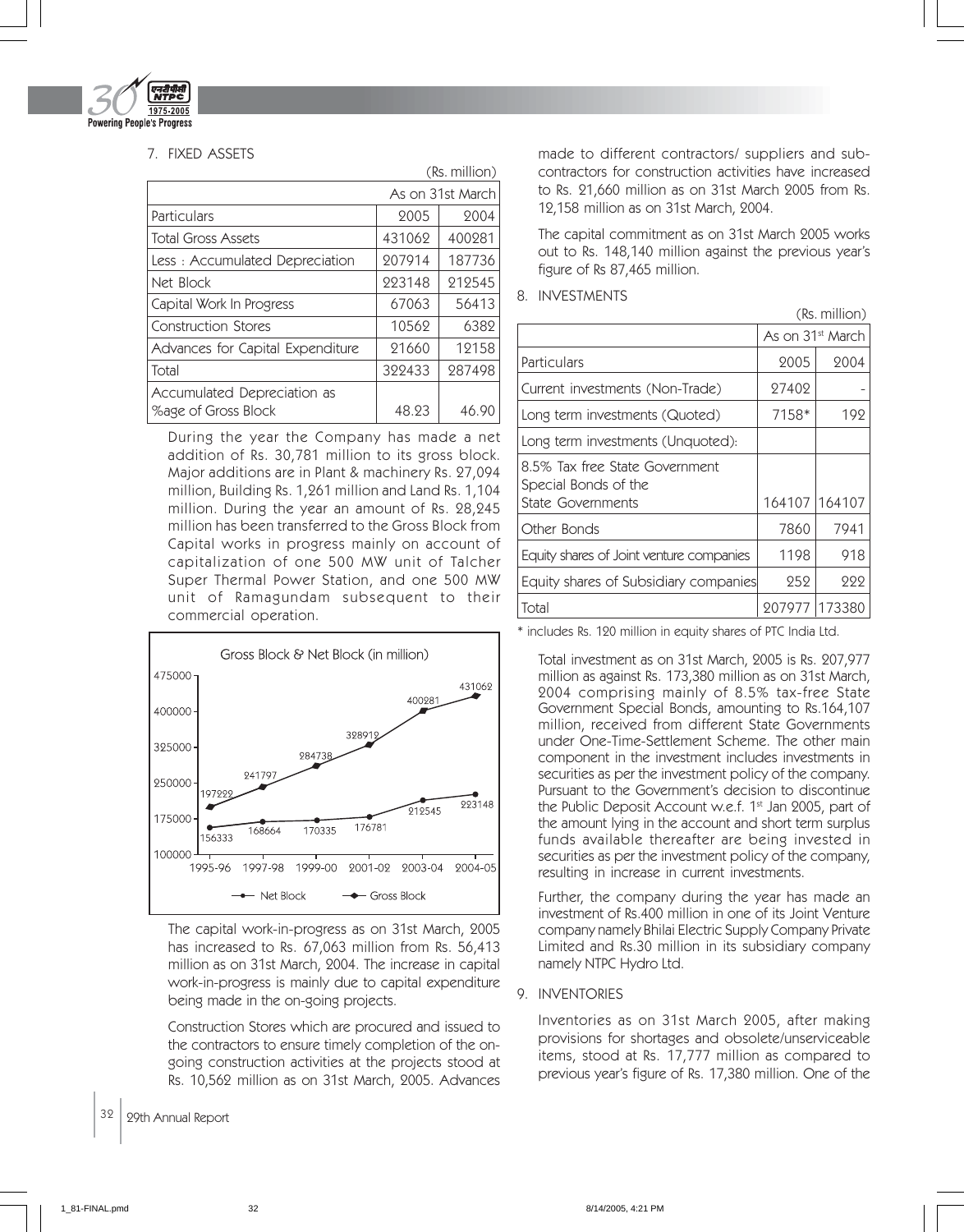main items included in inventories was 'Components and Spares' amounting to Rs. 11,869 million. Considering the time lag in procuring critical spares and import of spares, company has to maintain adequate level of spares inventory in order to reduce the down time of the generating units. The other major item in inventories was Fuel amounting to Rs. 4,583 million which includes stock of Coal, Naphtha and other Fuel Oils. Fuel stock as number of days' consumption is 12 days as on 31st March 2005, in comparison to previous year's 13 days.

## 10. SUNDRY DEBTORS

The sundry debtors were Rs.22,107 million as on 31<sup>st</sup> March 2005 as compared to Rs.18,986 million as on 31<sup>st</sup> March 2004.

Debtors as on 31st March, 2005 represent 9.8% in comparison to 10.1% of sales as on 31st March 2004. The age profile is furnished below as on 31st March 2005.

|                                | As on 31 <sup>st</sup> March |       |
|--------------------------------|------------------------------|-------|
| Particulars                    | 2005                         | 2004  |
| Less than 6 months             | 5881                         | 1055  |
| More than 6 months to one year |                              |       |
| One year to three years        | 1882                         | 5007  |
| More than three years          | 14344                        | 12924 |
| Total                          | 22107                        | 18986 |

(Rs. million)

No new provisions have been made for Bad and Doubtful Debts during the year. However, provisions for Bad and Doubtful Debts amounting to Rs. 5,927 million were written back in respect of certain customers. Thus the Provision for Bad and Doubtful Debts as on 31st March 2005 stood reduced to Rs. 8,360 million from Rs.14,287 million in the previous year.

The net figure of Sundry Debtors was thus Rs. 13,747 million as on 31st March 2005 as compared to Rs.4,699 million as on 31st March 2004.

## 11. CASH & BANK BALANCES

The cash and bank balances as at 31st March 2005 is Rs. 60,783 million as against the previous year's figure of Rs.6,091 million. Cash & Bank balance as percentage of total Assets is 9.2% in comparison to 1% in the previous year. The major reason for increase in Cash & Bank balance is the increase in 'Term Deposits' with Banks due to deposit of short term surplus funds with Banks instead of in the Public Deposit account with Government of India after its discontinuation from 1st January 2005.

#### 12. OTHER CURRENT ASSETS

The balances of 'Other Current Assets' as at 31st March 2005 are Rs. 9,714 million as against the previous year's figure of Rs. 80,019 million. The 'Other Current Assets' in the previous year included a sum of Rs. 57,510 million in the 'Public Deposit Account with Government of India'. As discussed earlier, upon discontinuance of the Public Deposit Account with Government of India, the balance in the account has been invested partly in securities and partly deposited with banks as term deposits resulting in reduction in the current assets and increase in investments and Cash and Bank balances.

## 13. LOANS & ADVANCES

The balance of loans and advances as at 31st March 2005 is Rs. 27,052 million as against the previous year figure of Rs. 27,279 million. Loans and Advances mainly consisted of loans to employees for purchase of houses, cars and other assets aggregating to Rs. 5,780 million, loan to State Government against settlement of dues aggregating to Rs. 9,573 million and Advance payment of tax (net of provision) amounting to Rs. 6,984 million. Loans & Advances as percentage of total assets is 4.1 %, in comparison to previous year's 4.6 %, indicating a marginal decrease.

Loans to employees granted for purchase of residential houses, cars and other assets are recovered regularly from the salary of the employees as per terms of sanction.

## 14. CURRENT LIABILITIES

As on 31st March Particulars 2005 | 2004 Sundry creditors 1 33178 31990 Advances from customers and others  $\mid$  14431  $\mid$  30676 Investor Education and Protection Fund  $\begin{array}{ccc} 2 & 2 & 2 \end{array}$ Other Liabilities 2989 892 Unclaimed dividend 1997 - 1997 - 1998 - 1999 - 1999 - 1999 - 1999 - 1999 - 1999 - 1999 - 1999 - 199 Interest accrued but not due  $\vert$  1669  $\vert$  1684 Total 52306 65244

The balances of current liabilities as at 31st March 2005 is Rs. 52,306 million as against the previous year's figure of Rs.65,244 million. The main reason for decrease in

(Rs. million)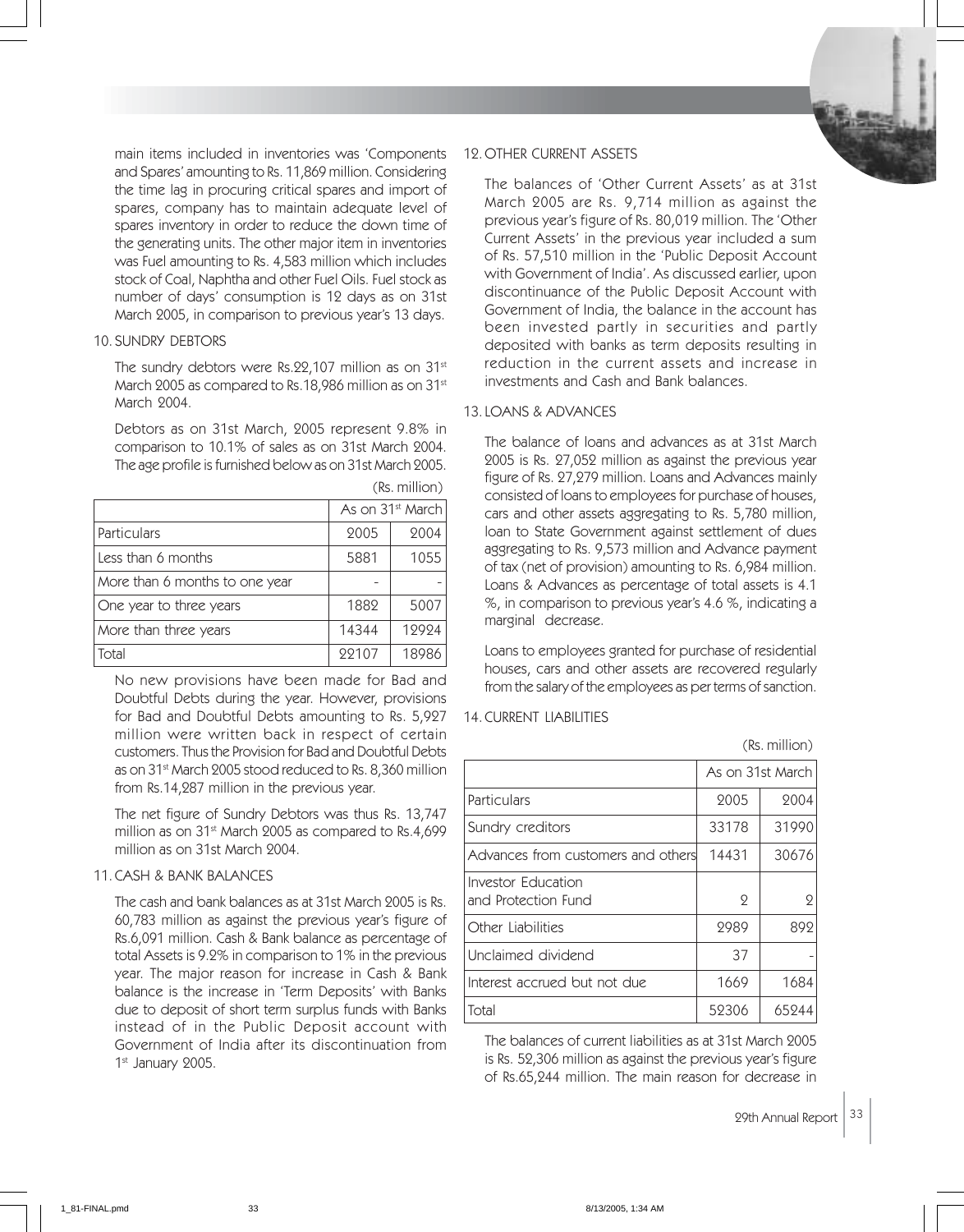

current liabilities is adjustment of amount refundable 17. CASH FLOW to customers. Other liabilities represent amount of income tax deducted at source, redemption amount payable on maturity of bonds, sales tax payable, development surcharge amount to be transferred to customers etc.

Other liabilities have increased due to transfer of an amount of Rs. 2,426 million from Development Surcharge Fund. In the previous years as per the regulations of Central Electricity Regulatory Commission (CERC) Development Surcharge was being charged from customers and kept invested in instruments as required by the regulations. CERC vide its order dated 09.11.2004 discontinued the billing and realization of development surcharge. It further directed that the amount collected earlier from the state utilities and invested in instruments corresponding to the amount contributed by each of the state utilities shall be transferred in the name of the concerned utility.

(Rs. million)

## 15. PROVISIONS

|                          |       | As on 31st March |
|--------------------------|-------|------------------|
| Particulars              | 2005  | 2004             |
| Proposed dividend        | 9895  | 10823            |
| Tax on proposed dividend | 1388  | 1387             |
| Retirement benefits      | 3867  | 3193             |
| Tariff adjustment        |       | 286              |
| Others                   | 11    | 8                |
| Total                    | 15161 | 15697            |

The balances of provisions as at 31st March 2005 is Rs. 15,161 million as against the previous year's figure of Rs.15,697 million. Company has proposed a final dividend of Rs. 9,895 million. Provision for Tax of Rs.1,388 million on the proposed dividend has also been made.

## 16. CONTINGENT LIABILITIES

The contingent liabilities as at 31st March 2005 are Rs. 19,668 million as against the previous year's figure of Rs.19,508 million. The Contingent Liabilities comprise mainly of claims relating to Capital Works, Land Compensation Cases and other such claims.

(Rs. million)

|                                                | Year ended 31st March |                |
|------------------------------------------------|-----------------------|----------------|
| Particulars                                    | 2005                  | 2004           |
| Cash and cash equivalents<br>(Opening balance) | 66351                 | 23894          |
| Net Cash from Operating Activities             | 50473                 | 57443          |
| Net Cash used in Investing Activities          |                       | (64179)(23371) |
| Net cash flow from Financing Activities        | 8138                  | 8322           |
| Others                                         | Ω                     | 63             |
| Cash and cash equivalents<br>(Closing balance) | 60783                 | 6635           |

Net cash flow during the year from operating activities is Rs. 50,473 million as against Rs.57,443 million for the year ended 31st March, 2004. In the current year debtors have gone up following writeback of provisions while liabilities have decreased following adjustment of Advances received from customers resulting in increased use of cash in working capital.

Net cash used in investing activities is Rs. 64,179 million as against Rs. 23,371 million for the year ended 31st March, 2004. The expenditure on fixed assets in the year was Rs. 53,742 million as against an expenditure of Rs. 46,450 million in the previous year. Cash used for purchase of investments during the year was Rs. 34,167 million while the same for the last year was Rs. 770 million. This was mainly because of investment of short term surplus funds in securities, as fund was available due to the discontinuation of Public Deposit account of Government of India. Interest received on bonds and investments amounting to Rs. 25,453 million is higher in comparison to Rs.22,984 million in the previous year.

Net cash inflow from financing activities is Rs.8,138 million as against cash inflow of Rs.8,322 million in the previous year. During the year Rs. 26,841 million was received as proceeds from issue of equity shares and Rs. 29,592 million was drawn from long term credit facilities. However, repayment of loans, interest payments on loans, financing charges paid aggregated to Rs. 24,594 million. Also dividend outgo during the year was Rs. 20,718 million which included dividend paid for the last year as well interim dividend paid during the current year.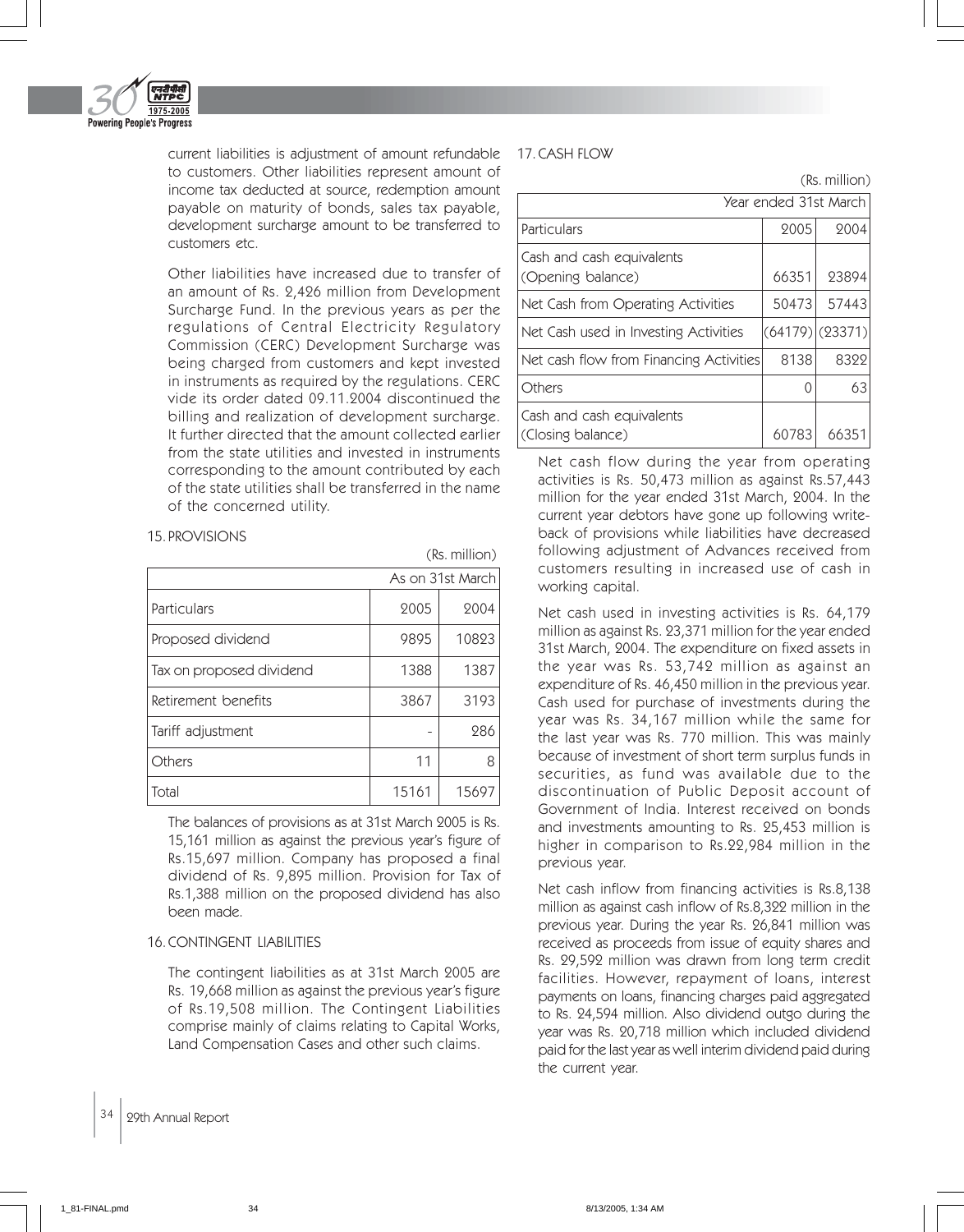## B. RESULTS OF OPERATIONS

1. SALES

(Rs. million)

|                                                        | Year ended 31st March |        |  |
|--------------------------------------------------------|-----------------------|--------|--|
| Particulars                                            | 2005                  | 2004   |  |
| Sales (including energy<br>internally consumed)        | 225317                | 188371 |  |
| Consultancy Project Management<br>and Supervision fees | 333                   | 313    |  |
| Total                                                  | 225650                | 188684 |  |

## Physical Performance

Operational performance of the stations registered an improvement in terms of the number of units generated as well as Availability and Plant Load Factor. The Availability Factor for coal-based stations for the year was 91.2% as against 88.8% in the previous year. The PLF for the coal-based stations registered a high of 87.5% as against 84.4% in the previous year. Additional capacity of 1,000 MW came into commercial operation during the year. As a result of the efficiency improvements and additional capacity the number of units of electricity sold increased by 7.2% from 138 billion units to 148 billion units.

#### Turnover in financial terms

Sale of energy accounted for by the company comprises of Fixed Charges, Variable Charges, Incentives, Unscheduled Interchange charges etc. The tariff for the energy sold by the company is regulated by CERC. CERC has notified (Terms and Conditions of tariff) Regulations, 2004, effective from April 1, 2004, which shall remain in force for a period of 5 years. However CERC has not yet issued any station specific tariff notification under the Regulations, 2004 and has directed that the billing of charges shall be continued on provisional basis, and shall be subject to adjustment after final determination of tariff. Pending final determination of tariff by CERC, sales during the year has been provisionally recognized on the basis of tariff principles enunciated in Regulation 2004.

The sales accounted for the year was Rs.225,317 million as against Rs. 188,371 million during 2003-04. The sales for the current year and the previous year are not entirely comparable as the current year sales is based on the new tariff regulations while for the previous year it was based on the old regulations. Also, the sales booked during the current year as well as in previous year include adjustments pertaining to previous periods.

The recognition of sales on the basis of new regulations has resulted in reduction in fixed charges. On the other hand variable charges have registered an increase mainly because of increased generation during the year and also because of increased fuel cost which is a passthrough in tariff. Incentives and Unscheduled Interchange Charges registered an increase because of improved efficiency in operations. The net impact of changes on account of all these elements was an increase in sales by Rs. 19,425 million.

The sales accounted for during the year includes Rs. 3,689 million pertaining to earlier years on account of tariff orders of some stations received during the year and other adjustments. While the sales for the previous year included reductions pertaining to past years amounting to Rs. 13,829 million, the sales for the current year in comparison to sales for the previous year are more by Rs. 17,520 million with respect to previous year adjustments.

The sales for the year also include income earned from Consultancy, Project Management and Supervision Fees. Consultancy Division achieved a gross revenue of Rs. 205 million and earned profit of Rs. 60 million during the year 2004-05 as against turnover of Rs.258 million and profit of Rs.90 million during the year 2003-04.

2. PROVISIONS WRITTEN BACK

Provisions written back during the year 2004-05 are Rs. 6,235 million which included write back of doubtful debts of Rs.5,927 million pertaining to Chattisgarh State Electricity Board (CSEB), Jharkhand State Electricity Board (JSEB) and Bihar State Electricity Board (BSEB) pursuant to acceptance and settlement of outstanding dues of these customers.

3. OTHER INCOME

|                                                                                       |                       | (Rs. million) |
|---------------------------------------------------------------------------------------|-----------------------|---------------|
|                                                                                       | Year ended 31st March |               |
| Particulars                                                                           | 2005                  | 2004          |
| Interest on Bonds (including 8.5%<br>tax free bonds by State Govt.)                   | 14792                 | 35930         |
| Income from other investments                                                         | 199                   |               |
| Interest earned on deposits,<br>advances, surcharge on late payment,<br>Miscellaneous | 8467                  | 25285         |
| Dividend from JVs and subsidiaries                                                    | 117                   | 95            |
| Total                                                                                 | 93575                 | 6131          |

The other income detailed above includes interest earned on one-time-settlement bonds amounting to Rs. 13,949 million, Interest earned on deposits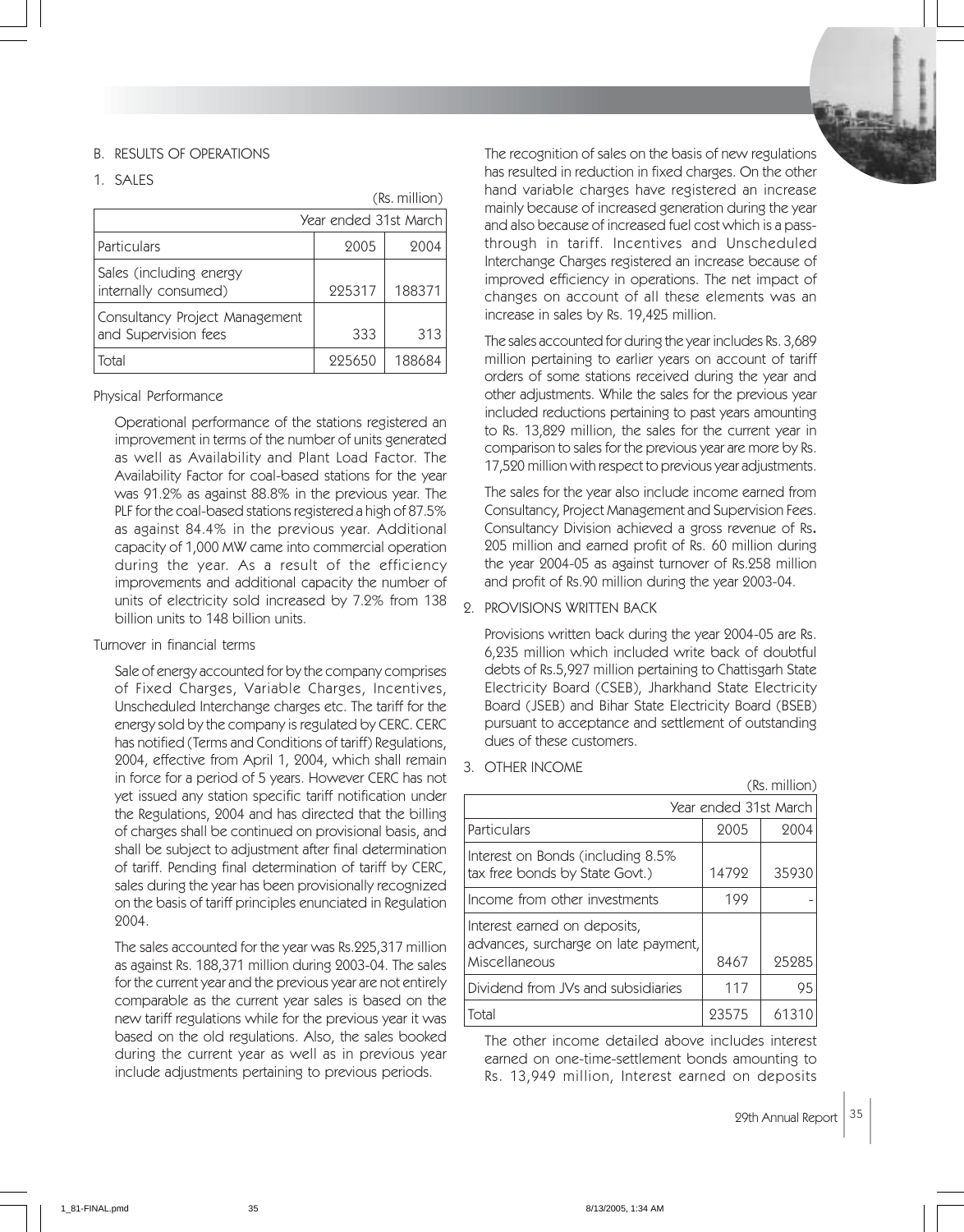

amounting to Rs. 4,640 million, interest amounting to Rs. 595 million received on loans given to State Government for settlement of dues from customers and Rs. 2,460 million of surcharge on late payment of dues by customers.

Other income earned during the year 2004-05 is less as compared to the other income in the previous year as arrears of interest earned on bonds from 1<sup>st</sup> October 2001 to 31st March 2003 and surcharge under one-timesettlement scheme were received in the previous year.

4. EXPENDITURE

The details of the expenditure for the year ended 31st March 2005 and 2004 are given below:-

|                                                  |                       | (Rs. million) |
|--------------------------------------------------|-----------------------|---------------|
|                                                  | Year ended 31st March |               |
| Particulars                                      | 2005                  | 2004          |
| Fuel                                             | 137235                | 122150        |
| Employees Remuneration and Benefits              | 8835                  | 8835          |
| Generation, Administration<br>and other Expenses | 12096                 | 9813          |
| Depreciation                                     | 19584                 | 20232         |
| Provisions                                       | 75                    | 5835          |
| Interest                                         | 5830                  | 6636          |
| Finance Charges                                  | 11125                 | 27061         |
| Total                                            | 194780                | 200562        |

Fuel

Fuel cost as a percentage of total expenditure was 70.5% in the current year up from 60.9% in the previous year. There was an overall increase in fuel expenditure by 12.3 % mainly due to 7.2% increase in generation by over 10 billion units, increase in fuel prices and booking of cost of coal transportation system to cost of coal.

## Employees Remuneration and Benefits

Expenditure on employee remuneration and benefits before capitalization of such expenses relating to projects under construction amounted to Rs. 9,971 million in the current year as compared to Rs. 9,610 million in the previous year. The increase in the employee remuneration and benefits works out to 3.8% mainly because of annual wage increment and increase in the number of employees. The company had 21,420 employees as on 31st March 2005 on its rolls as compared to 20,971 employees as at the end of the previous year excluding joint ventures, subsidiaries and Badarpur station (managed by NTPC).

Net employee remuneration and benefits after capitalization, charged to Profit & Loss Account amounted to Rs. 8,835 million which remained at the same level as in the previous year.

#### Generation, Administration & Other Expenses

The above head of expenditure includes various expenses incurred in the power stations and offices of the company. It includes repair and maintenance expenses, telecommunication expenses, expenses on security, insurance, etc. The expenditure incurred under this head prior to adjustments and capitalization was Rs. 12,767 million as against Rs. 11,665 million in the last year, an increase of 9.4 %.

One of the main items of expenditure under this head is Repair and Maintenance expenditure on Plant and Machinery. The amount spent on repair and maintenance of plant and machinery in this year was Rs. 5,867 million which was 46% of the total 'Generation, Administration and Other expenses', same as in the last year. However, the repair and maintenance expenditure in the year translates into an expenditure of Rs. 0.26 million / MW of commercial capacity at the end of the year as against Rs. 0.25 million / MW of commercial capacity at the end of the previous year.

Expenses on security deployed for protection of the power stations and offices amounted to Rs. 893 million which was 7% of the total Generation and Administration expenses. Security expenses in the previous year were Rs. 830 million which was 7.1% of the total generation and administration expenses in that year.

Expenses on travelling incurred on employees for tours and travels undertaken for business purposes amounted to Rs. 818 million as against Rs. 722 million in the previous year. The expenses on insuring the assets of the company for the year was Rs. 740 million as against Rs. 835 million in the last year.

## Depreciation

Consequent upon the repeal of the Electricity Supply Act 1948 by the Electricity Act 2003 depreciation is being charged by the company at rates provided in The Companies Act 1956.The depreciation charged to the Profit & Loss account in the year was Rs. 19,584 million as against Rs. 20,232 million in the previous year. However, the charge to the Profit & Loss this year is after treating depreciation on Coal Transportation System amounting to Rs. 567 million as cost of coal. The cumulative depreciation upto 31st March 2005 amounted to Rs. 207,914 million.

36 | 29th Annual Report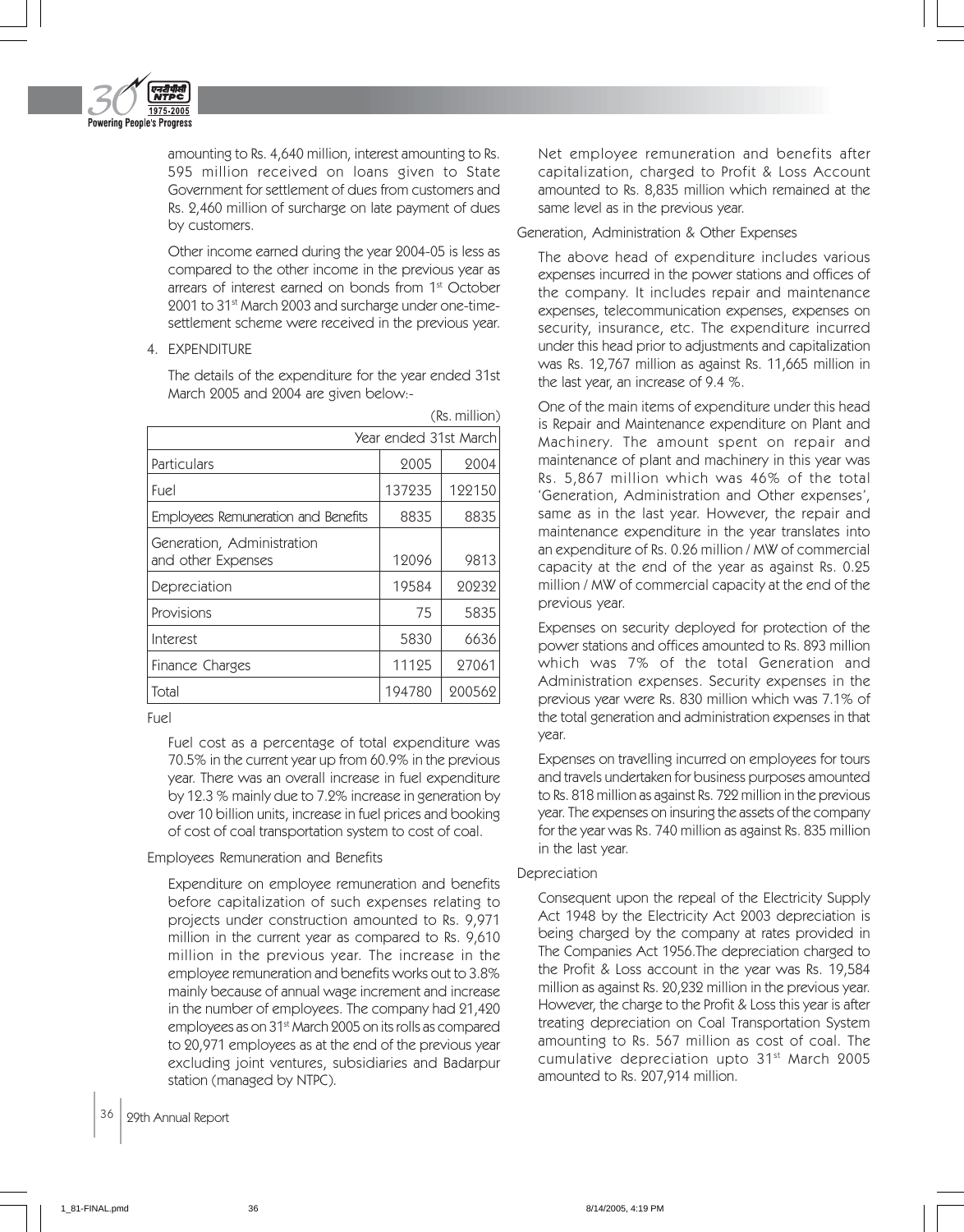#### Provisions

As on 31<sup>st</sup> March 2005 the provisions made stood at Rs. 75 million as against a provision of Rs. 5,835 million as on 31st March 2004. Provisions have been made for Doubtful advances and claims, obsolescence in stores, etc. The reduction in provisions as compared to the previous year is because of write-back of Provision of Doubtful Debts Rs. 5,927 million as a result of settlement with some of the debtors.

## Interest

Total interest expenses before capitalization amounted to Rs. 9,740 million as against Rs. 10,107 million in the pervious year. A sum of Rs. 3,910 million was transferred to Interest During Construction in the current year as against Rs. 3,471 million in the previous year.

Interests on Foreign Currency Term Loans showed a marked reduction from Rs. 1,838 million in the previous year to Rs. 773 million in the current year. The main reason for the reduction in interest was repayment of loans during the year and adjustment of favourable exchange rate variation to the interest cost as per accounting standards.

Interests out-go on Rupee Term Loans increased from Rs.4,644 million to Rs. 4,959 million as utilization of rupee term loans increased to meet the capital expenditure requirement for on-going projects.

#### Finance Charges

The finance charges before capitalization for the current year was Rs. 12,315 million as against Rs. 27,206 million in the previous year. Finance charges includes Rebate under one-time-settlement scheme which in the last year was Rs. 21,311 million as against Rs. 6,813 million in the current year because of payment of rebate for the past years during the previous year. Finance charges for the current year includes exposure premium charges of Rs. 1,069 million on export credit facility from Korean Export Import Bank.

| <b>PROFIT</b><br>5<br>(Rs. million) |                       |       |
|-------------------------------------|-----------------------|-------|
|                                     | Year ended 31st March |       |
| Particulars                         | 2005                  | 2004  |
| Profit After Tax                    | 58070                 | 52608 |
| Depreciation                        | 19584                 | 20232 |
| Interest                            | 5830                  | 6636  |
| Tax                                 | 2712                  | 6289  |
| <b>EBITDA</b>                       | 86196                 | 85765 |

Profit after Tax for the year is Rs. 58,070 million as against Rs. 52,608 million in the previous year registering an increase of 10.4%. EBITDA as compared to the previous year has marginally increased from Rs. 85,765 million to Rs. 86,196 million. EBITDA was 45.5% of sales last year while it was 38.2% of sales this year. However, as discussed under the sections 'Sales', 'Other Income' and 'Finance Charges' the figure in the previous year include adjustments pertaining to previous years carried out with retrospective effect and thus the figures for the previous year is not entirely comparable.

BUSINESS AND FINANCIAL REVIEW OF SUBSIDIARY COMPANIES

a) NTPC Electric Supply Company Limited (NESCL)

The company was formed as a wholly owned subsidiary company of NTPC with an objective to make a foray in the business of distribution and supply of electrical energy as a sequel to reforms initiated in the Power Sector.

NTPC has invested, an amount of Rs. 0.8 million in the equity share capital of the company up to 31st March 2005. The financial performance of the company for the year 2004-05 and year 2003-04 is as follows:

| Particulars                | 2004-05  | 2003-04  |
|----------------------------|----------|----------|
| Gross Income (Rs.)         | 74800213 | 17682646 |
| Profit After Tax (Rs.)     | 401003   | (33410)  |
| Book Value per Share (Rs.) | 14.18    | 1.59     |
| Earnings Per Share (Rs.)   | 4.96     | (0.41)   |

The company is exploring various options to acquire electricity distribution circles in different States. The Company is carrying out the work of "Advisor-cumconsultant" for Ministry of Power for implementation of the APDRP schemes in the identified circles. The company has been awarded a work rendering project management & supervision services to Madhya Pradesh Paschim Kshetra Vidyut Vitaran Company Ltd as well as to Madhya Pradesh Madhya Kshetra Vidyut Vitaran Company Ltd. In addition, the Company is executing the work of rural electrification in two blocks of Midnapur district in West Bengal.

b) NTPC Vidyut Vyapar Nigam Limited (NVVN)

The company was formed as a wholly owned subsidiary company of NTPC with an objective to undertake business of sale and purchase of electric power, to effectively utilize installed capacity and thus enabling reduction in the cost of power. The company is also considering entering in to Ash Trading Business.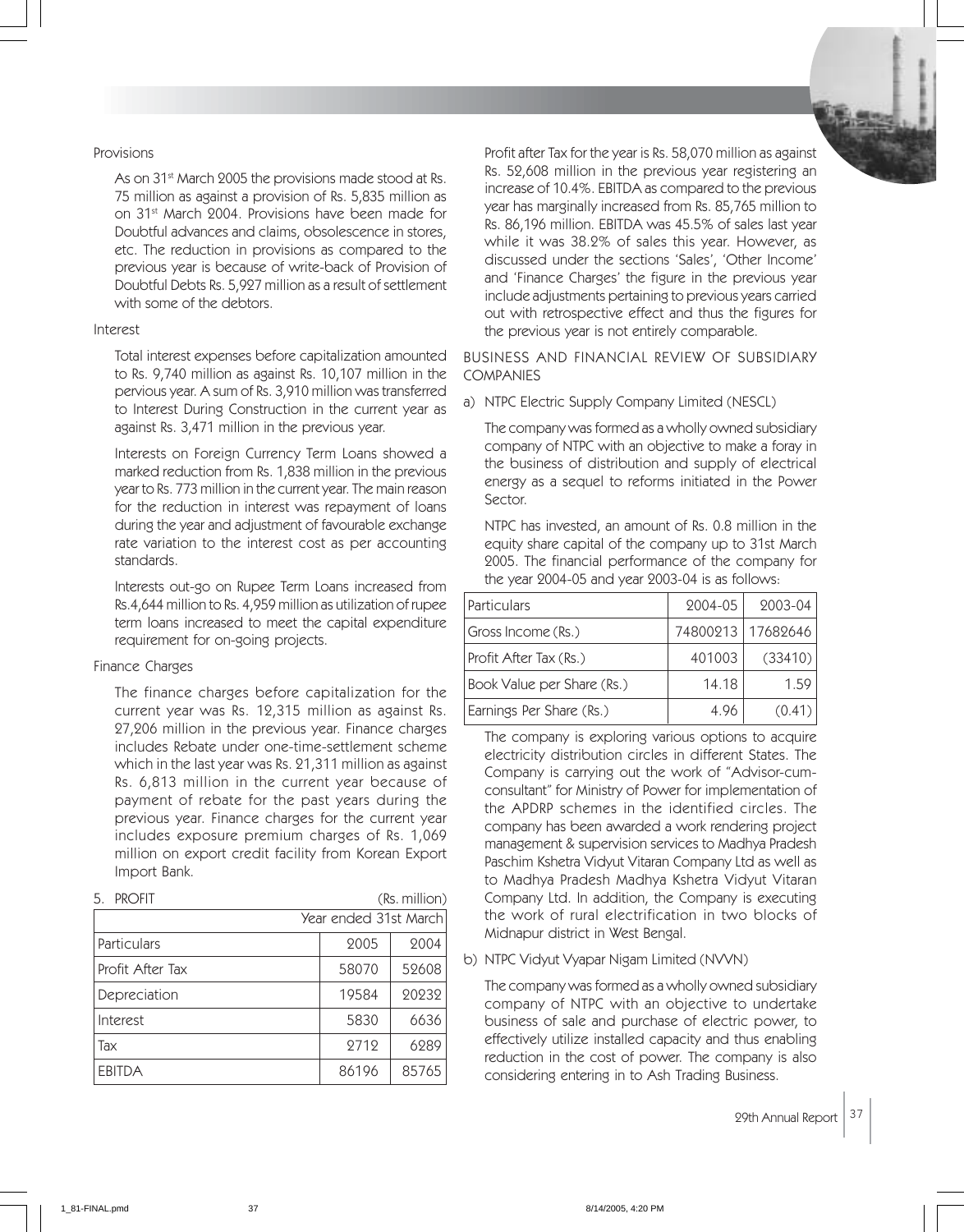

NTPC has invested an amount of Rs. 200 million in the equity share capital of the company up to 31st March 2005. The financial performance of the company for the year 2004-05 and year 2003-04 is as follows:

| Particulars                    | 2004-05 | 2003-04 |
|--------------------------------|---------|---------|
| Gross Income (Rs. million)     | 5992    | 9991    |
| Profit After Tax (Rs. million) | 57      | 91      |
| Book Value per Share (Rs.)     | 12.43   | 10.70   |
| Earnings Per Share (Rs.)       | 2.87    | 17.86   |

The company traded in electricity and sold 2,616 million units of power during the year as against 962 million units in FY 2003-04 to 18 State Electricity Boards, registering a growth of 172%.

The Company has paid a dividend of Rs. 20 million for the year 2004-05 as against Rs. 6 million in the last year.

## c) NTPC Hydro Limited (NHL)

The company was formed as a wholly owned subsidiary company of NTPC with an objective to develop small and medium hydro electric power projects up to 250 MW.

NTPC has invested Rs. 48 million as equity share capital in the company up to 31st March 2005 with fresh investments during the year being Rs 31 million. The financial performance of the company for the year 2004-05 and year 2003-04 is as follows:

| <i><u><b>Particulars</b></u></i> | 2004-05   2003-04 |        |
|----------------------------------|-------------------|--------|
| Loss (Rs million)                | 30                |        |
| Book Value per Share (Rs.)       | 0.08              | 0 18   |
| Earnings per share (Rs.)         | (13.8)            | (52.9) |

NTPC Hydro Limited proposes to implement Lata Tapovan hydro electric project (108MW) on river Dhauliganga in the state of Uttranchal after obtaining statutory clearances. The project is scheduled to be commissioned in the year 2011-2012. The company has also signed an agreement with WBSEB to implement Rammam stage-III (90 MW) Hydro electric project in West Bengal, subject to statutory clearances. The project is scheduled to be commissioned in the year 2011-2012.

d) Pipavav Power Development Corporation Limited (PPDCL)

The company was formed as a wholly owned subsidiary company of NTPC with an objective to acquire land for Pipavav Mega Power Project (2000 MW) under Presidential Directive and to perform other activities related to site development. NTPC has invested Rs.4

38 | 29th Annual Report

million in the company up to 31st March 2005. PPDCL is being converted into a Joint Venture Company between NTPC and Gujarat Power Corporation Limited. During the year the company incurred a loss of Rs. 24,252 taking the cumulative loss since inception to Rs. 3,650,000.

## BUSINESS AND FINANCIAL REVIEW OF JOINT VENTURE COMPANIES

## a) PTC India Ltd.

PTC India Limited formerly known as Power Trading Corporation of India Ltd. has an Authorised Capital of Rs.7,500 million and the company had, on 31st March 2005, a paid up capital of Rs.1,500 million, with 8% equity contribution each from NTPC, Power Grid Corporation of India Ltd. (PGCIL), Power Finance Corporation Limited and NHPC and the balance 68% from Damoder Valley Corporation, Financial Institutions, Banks and general public.

The main objective of the company includes trading of power, import/export of power and purchase of power from identified private power projects and sells it to identified SEBs/others. PTC has traded in total 8,887 MUs in financial year 2004-05.

NTPC's investment in the equity capital of the company is Rs.120 million as on 31st March 2005. The financial performance of the company for the year 2004-05 and year 2003-04 is as follows:

| Particulars                   |       | 2004-05   2003-04 |
|-------------------------------|-------|-------------------|
| Gross Income (Rs. million)    | 20372 | 23780             |
| Profit After Tax (Rs million) | 240   | 325               |
| Book Value per Share (Rs.)    | 14.59 | 13.81             |
| Earnings Per Share (Rs.)      | 1.60  | 4.13              |

The company has paid a dividend of Rs.120 million for the FY 2004-05, matching the dividend paid for the last year. The share of NTPC in the dividend is Rs. 9.6 million.

b) NTPC Tamil Nadu Energy Company Ltd.

NTPC Tamil Nadu Energy Company Ltd., a 50:50 joint venture of NTPC and the Tamil Nadu Electricity Board was formed on 23rd May 2003 with an authorized capital of Rs.50 million. The objective of the JVC is to establish and operate a 1000 MW thermal power project in Tamil Nadu. All site specific studies except for coal transportation studies have been completed and Feasibility Report is under preparation.

NTPC and Tamil Nadu Electricity Board have invested Rs.5 million each towards the share capital of the company as on 31st March 2005. The company is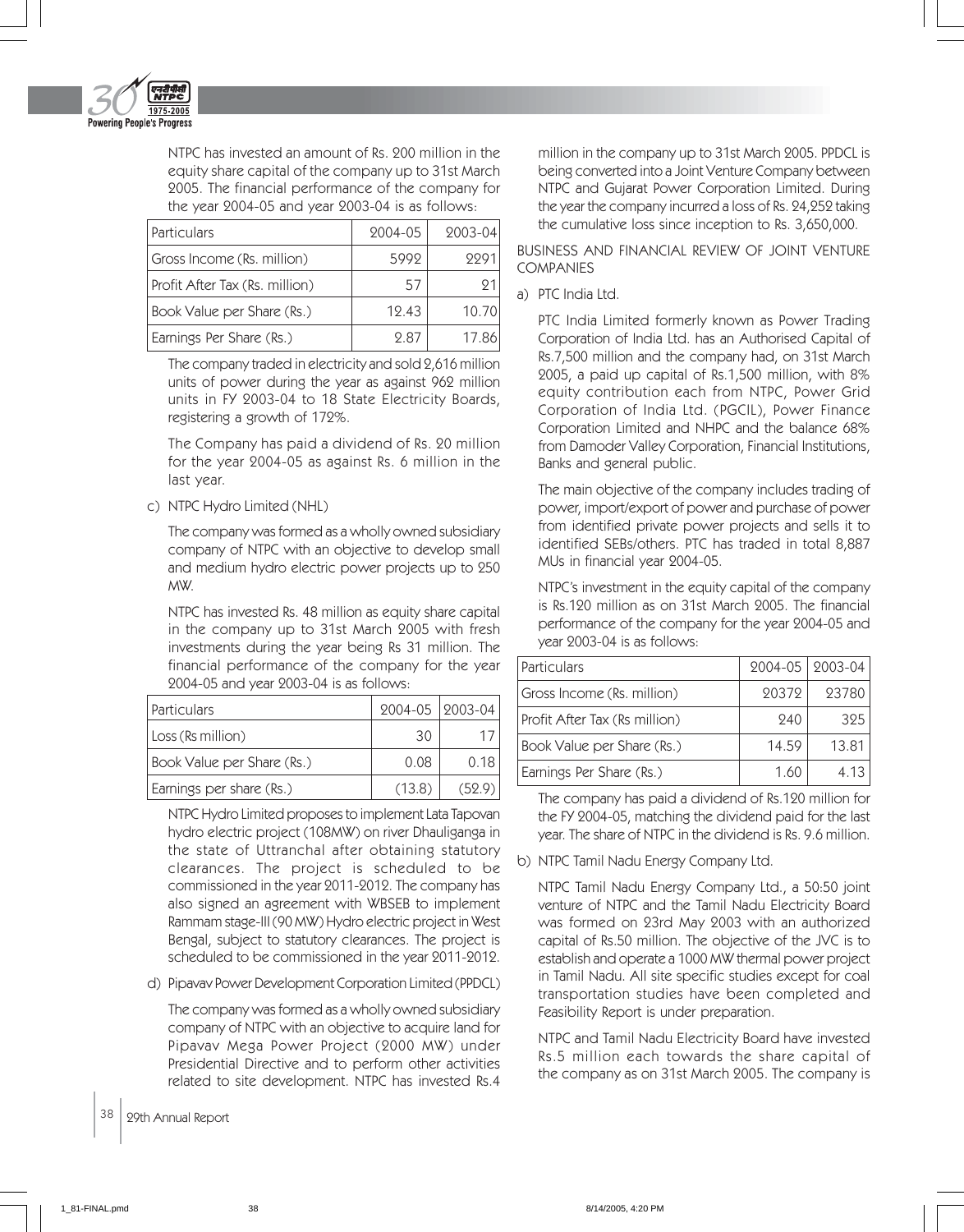yet to begin operations and the expenses incurred e) NTPC-SAIL Power Co. Private Ltd. has resulted in a loss of Rs. 2 million for the year 2004-05 as against a loss of Rs. 5 million in the previous year.

c) Utility Powertech Limited (UPL)

Utility Powertech Limited (UPL), a Joint Venture Company (JVC) of NTPC and Reliance Energy, has been taking up construction, erection and supervision in power sector and other sectors in India and abroad. UPL is a 50:50 Joint Venture Company between NTPC and Reliance Energy, each having contributed Rs.10 million towards the equity of the company.

The financial performance of the company for the year 2004-05 and year 2003-04 is as follows:

| Particulars                    |       | 2004-05   2003-04 |
|--------------------------------|-------|-------------------|
| Gross Income (Rs. million)     | 1194  | 86.               |
| Profit After Tax (Rs. million) | 57    | 34                |
| Book Value per Share (Rs.)     | 54.01 | 42.33             |
| Earnings Per Share (Rs.)       | 28.63 | 17 94             |

The company has paid a dividend @ 150%, being Rs. 30 Million for the year 2004-05, the share of NTPC being Rs.15 Million. NTPC also received an amount of Rs.10 million as dividend for the year 2003-04.

d) NTPC-ALSTOM Power Services Private Limited (NASL)

NTPC and ALSTOM Power Generation AG, Germany had formed a 50:50 Joint Venture Company namely NTPC-ALSTOM Power Services Private Ltd. (NASL), with an authorised capital of Rs.500 million, to undertake the works of Renovation & Modernisation of under performing power stations in India and abroad. Both NTPC and ALSTOM Power have so far subscribed an amount of Rs.30 million each towards their share of equity capital in the company up to 31st March 2005.

The financial performance of the company for the year 2004-05 and year 2003-04 is as follows:

| Particulars                   |       | 2004-05   2003-04 |
|-------------------------------|-------|-------------------|
| Gross Income (Rs. million)    | 1091  | 1078              |
| Profit After Tax (Rs million) | 91    | 23                |
| Book Value per Share (Rs.)    | 12.56 | 10.90             |
| Earnings per Share (Rs.)      | 3.50  | 3.89              |

The company has proposed a dividend of Rs.6 million, the share of NTPC being Rs. 3 million as against a dividend of Rs. 3 million paid in the previous year.

NTPC-SAIL Power Company Private Ltd., a Joint Venture Company of NTPC and SAIL, with an authorized capital of Rs.1300 million, owns and operates the captive power plants at Durgapur (120 MW) and Rourkela (120 MW) steel plants of SAIL. Both NTPC and SAIL have subscribed an amount of Rs.586.5 million each towards the paid-up capital of the joint venture company.

The financial performance of the company for the year 2004-05 and year 2003-04 is as follows:

| Particulars                   |       | 2004-05   2003-04 |
|-------------------------------|-------|-------------------|
| Gross Income (Rs. million)    | 1399  | 1549              |
| Profit After Tax (Rs million) | 233   | 940               |
| Book Value per Share (Rs.)    | 11.95 | 11.45             |
| Earnings Per Share (Rs.)      | 1 Y.  | 9.05              |

During the year 2004-05, NTPC received an amount of Rs.80 million as dividend for the year 2003-04. For the year 2004-05 also the company has proposed a dividend of Rs.160 million, the share of NTPC being Rs.80 million.

f) Bhilai Electric Supply Company Pvt. Ltd.

NTPC has formed another joint venture with SAIL, by acquiring 50% of the equity of Bhilai Electric Supply Company Pvt. Ltd., a Company formed by SAIL, to own and manage the Captive Power Plant at Bhilai Steel Plant (74 MW). BESCL has commenced the expansion of a 500 MW Unit. The authorised capital of the company at present is Rs.4000 million. Both NTPC and SAIL have subscribed an amount of Rs.566 million each towards the paid-up capital of this joint venture company and the paid-up capital of the Company is Rs.1132 million as on 31<sup>st</sup> March 2005.

The financial performance of the company for the year 2004-05 and year 2003-04 is as follows:

| Particulars                   | $2004 - 05$ | $2003 - 04$ |
|-------------------------------|-------------|-------------|
| Gross Income (Rs. million)    | 607         | 610         |
| Profit After Tax (Rs million) | 61          |             |
| Book Value per Share (Rs.)    | 11.30       | 13.28       |
| Earnings Per Share (Rs.)      | O 54        |             |

During the year 2004-05, NTPC has received a dividend of Rs.10 million for the year 2003-04. For the year 2004- 05 the company has proposed a dividend of Rs.20 million, the share of NTPC being Rs. 10 million.